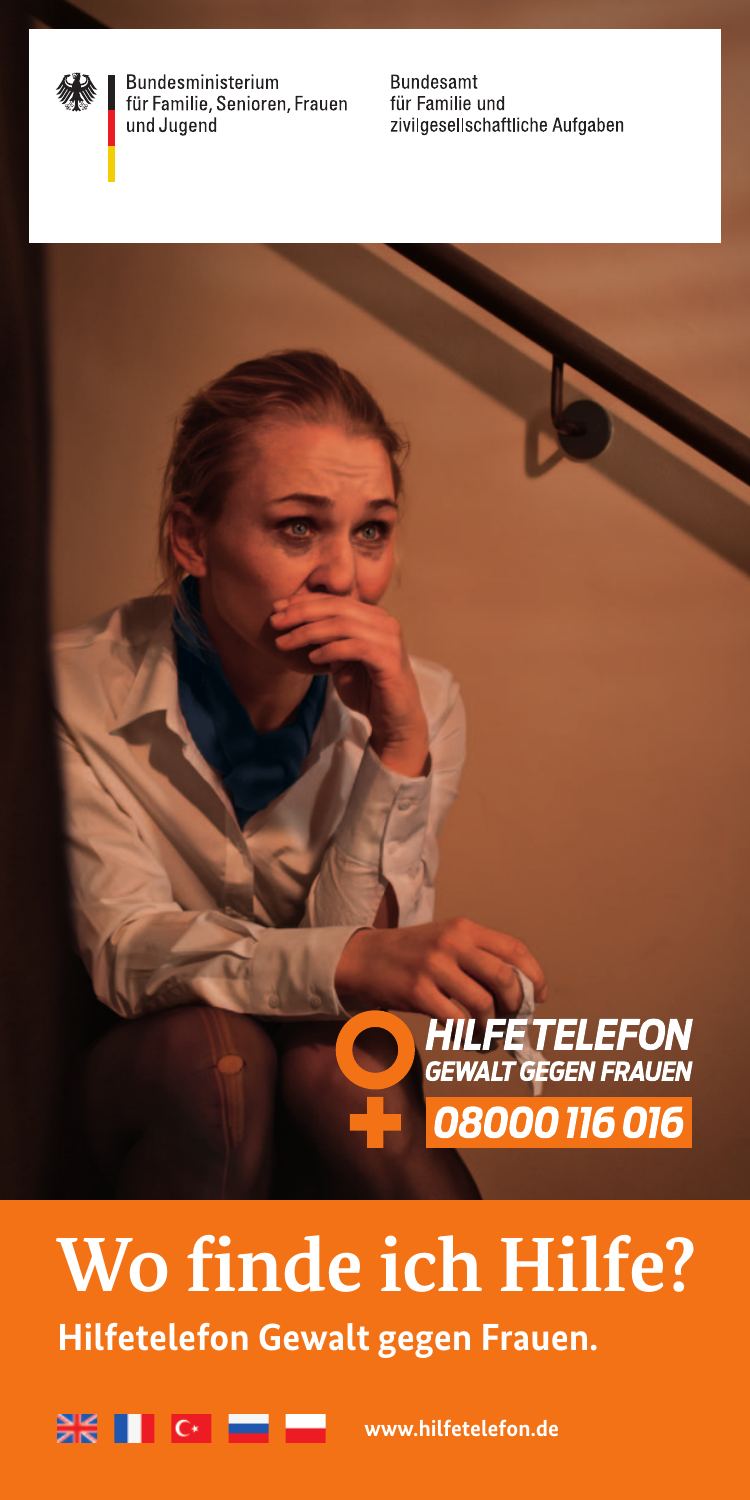

**Dr. Kristina Schröder Bundesministerin für Familie, Senioren, Frauen und Jugend**

### "Das Hilfetelefon ist ein klares Signal: Wir lassen Frauen, die beschimpft, bedroht oder geschlagen werden, nicht allein!"

*"With the support hotline we are sending a clear signal: women who are threatened with violence or the victim of verbal or physical abuse can count on our support!"*

*"La ligne d'assistance est un signal clair : nous ne laissons pas seules les de violence verbale, de menaces ou de violence physique!"*

*"Yardım hattı açık ve net bir sinyaldir: Hakarete maruz kalan, tehdit edilen ya da dövülen kadınları yalnız bırakmıyoruz!"*

*"Телефон доверия – это однозначный сигнал: женщин, подвергающихся оскорблениям, угрозам или избиению, мы не оставим в одиночестве!"*

*"Telefon Pomocy to jednoznaczny sygnał: Kobiet znieważanych, poniżanych, zastraszanych lub bitych nie pozostawimy własnemu losowi!"*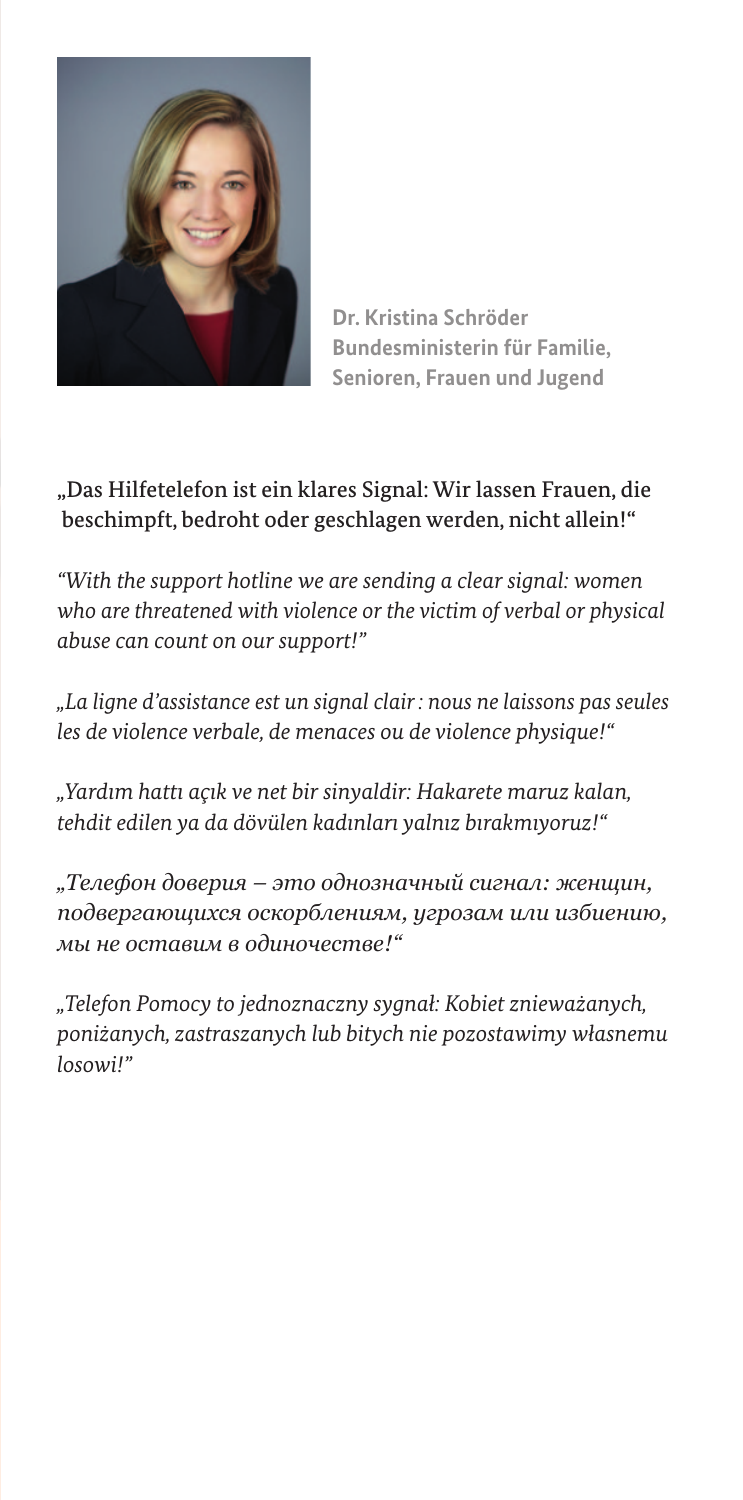

**365 Tage im Jahr, 24 Stunden am Tag kostenfrei erreichbar:** 

Das *Hilfetelefon Gewalt gegen Frauen* berät deutschlandweit betroffene Frauen. Es informiert und vermittelt bei Bedarf an geeignete Unterstützungseinrichtungen vor Ort.

- Die Beraterinnen des Hilfetelefons beraten zu allen Formen von Gewalt gegen Frauen. Dabei orientieren sie sich an den Fragen und Bedürfnissen der Anrufenden.
- Darüber hinaus können sich gewaltbetroffene Frauen und unterstützende Personen auf der Website www.hilfetelefon.de auch über die Onlineberatung per E-Mail oder Chat an das Hilfetelefon wenden.
- Die Gespräche sind vertraulich und können anonym geführt werden. Weder am Telefon noch auf der Website werden persönliche Daten abgefragt oder gespeichert.
- Mit Hilfe von Dolmetscherinnen ist eine Beratung in vielen Sprachen möglich.
- Hörgeschädigte oder Schwerhörige können über die Website kostenfrei einen Dolmetschdienst in Anspruch nehmen. Das Gespräch mit den Mitarbeiterinnen des Hilfetelefons wird in Deutsche Gebärden- oder Schriftsprache übersetzt.

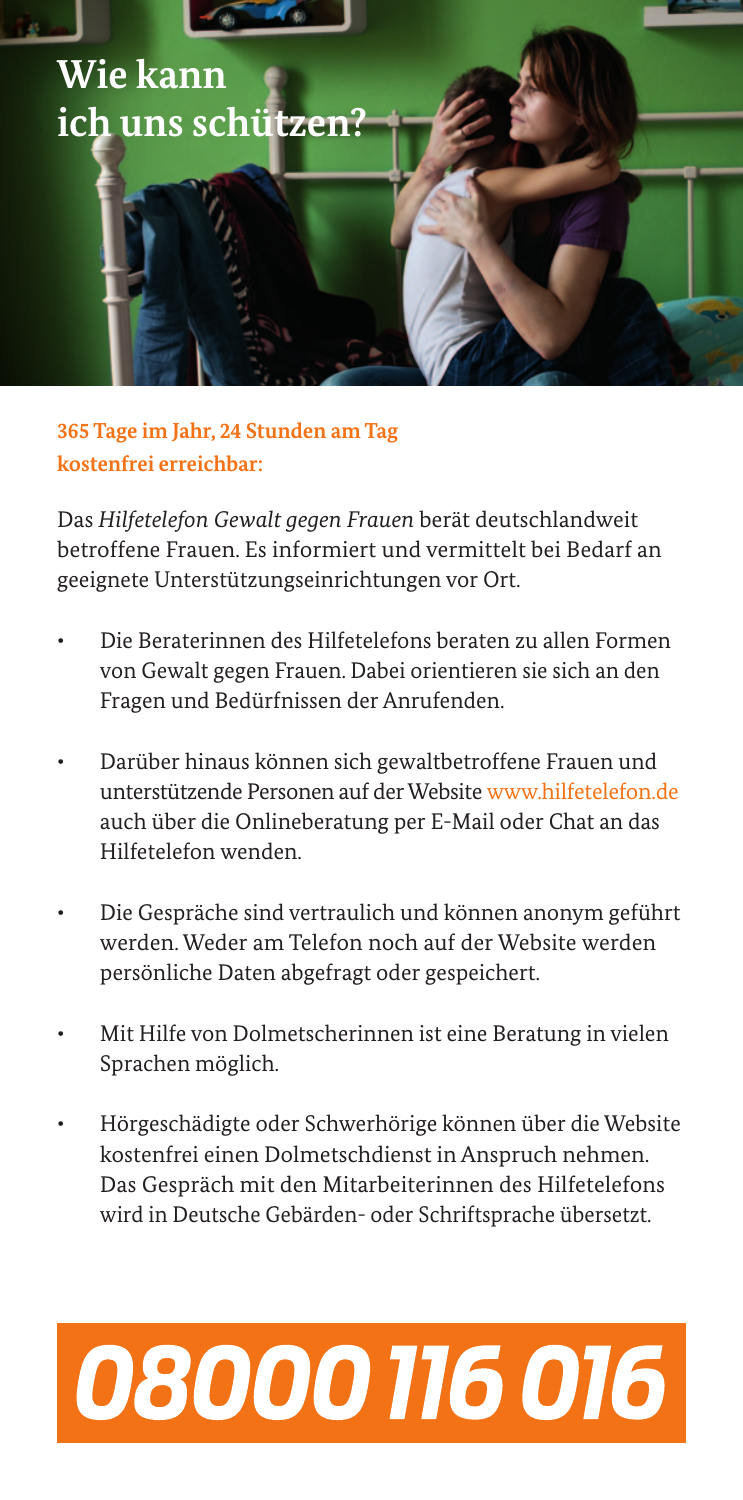## **Do I have to do what he says?**

**365 days a year, 24 hours a day, free of charge:**

The *Violence against women support hotline* advises women affected by violence throughout Germany. It provides information and can refer callers to appropriate local support agencies as needed.

- The support hotline counsellors (exclusively women) can provide advice on all forms of violence against women. In doing so they always orient themselves on the questions and needs of the person calling.
- Victims or people wishing to help victims can additionally consult the website at www.hilfetelefon.de and use the online chat function or email to contact the support hotline.
- Calls to the support hotline are completely confidential and can be conducted anonymously. No personal data is requested or stored via either the website or by telephone.
- Through the use of interpreters counselling is available in many different languages.
- People with hearing difficulty can request a free interpreter service via the website. The interpreter will translate the conversation on the support hotline with one of our counsellors into either German sign language or into written language**.**

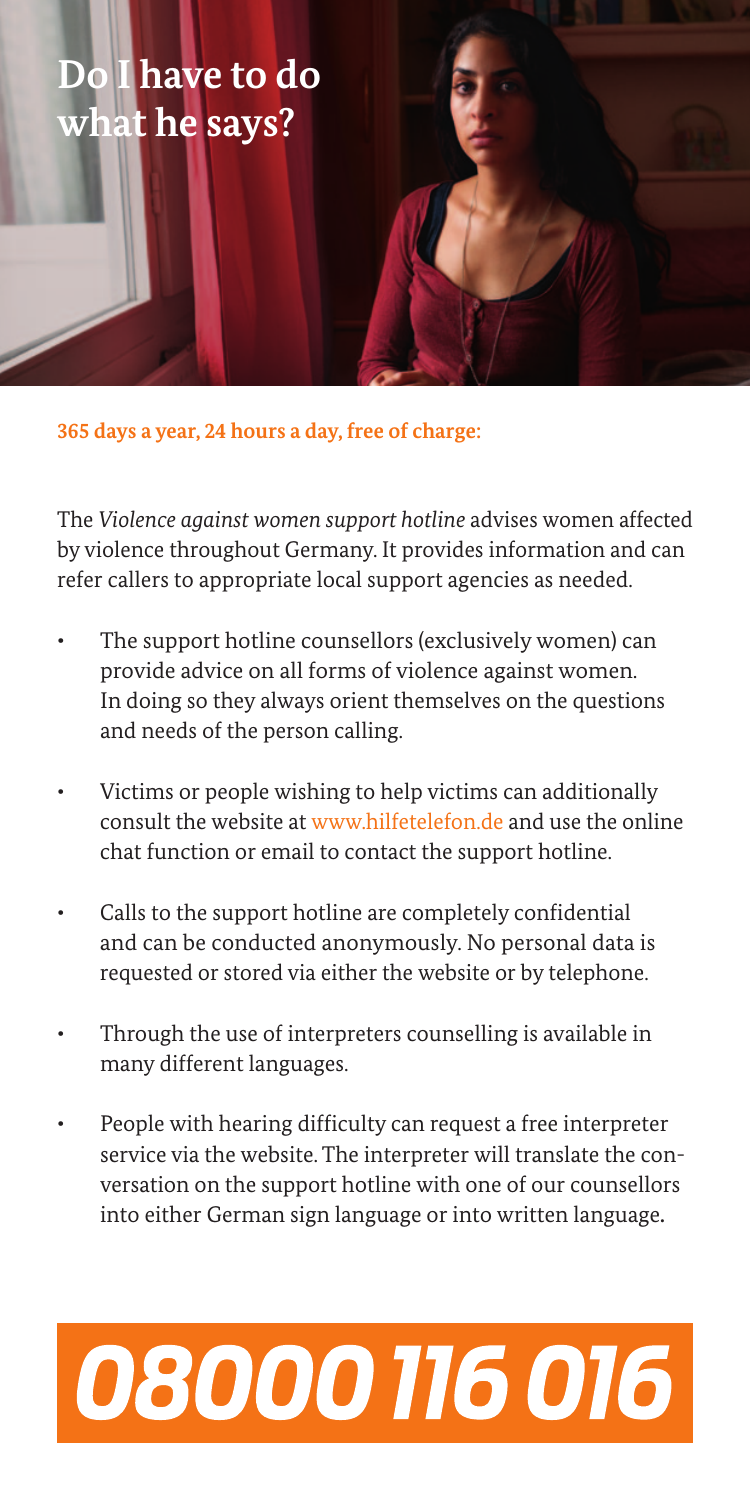## **A-t-il le droit de faire cela ?**

**Joignable 365 jours par an, 24 heures sur 24, gratuitement:** 

La *ligne d'assistance téléphonique contre la violence envers les femmes* offre ses conseils aux femmes victimes de toute l'Allemagne. Elle informe et au besoin, elle renvoie à un centre d'assistance local approprié.

- Les conseillères de la ligne d'assistance apportent leurs conseils face à toute forme de violence envers les femmes. Pour ce faire, elles s'orientent en fonction des questions et des besoins de la personne qui les appelle.
- En outre, les femmes victimes de violences ainsi que les personnes qui les soutiennent peuvent aussi s'adresser par courriel ou messagerie instantanée à la ligne d'assistance du site Web www.hilfetelefon.de.
- Les conversations sont confidentielles et peuvent être menées de façon anonyme. Les données personnelles ne sont jamais demandées ni enregistrées, que ce soit au téléphone ou sur le site Web.
- Les conversations peuvent être menées dans de nombreuses langues grâce au recours à des femmes interprètes.
- Les personnes sourdes ou malentendantes peuvent bénéficier d'un service d'interprétation gratuit depuis le site Internet. La conversation avec les employées dela ligne d'assistance est alors traduite en langage des signes allemand ou à l'écrit.

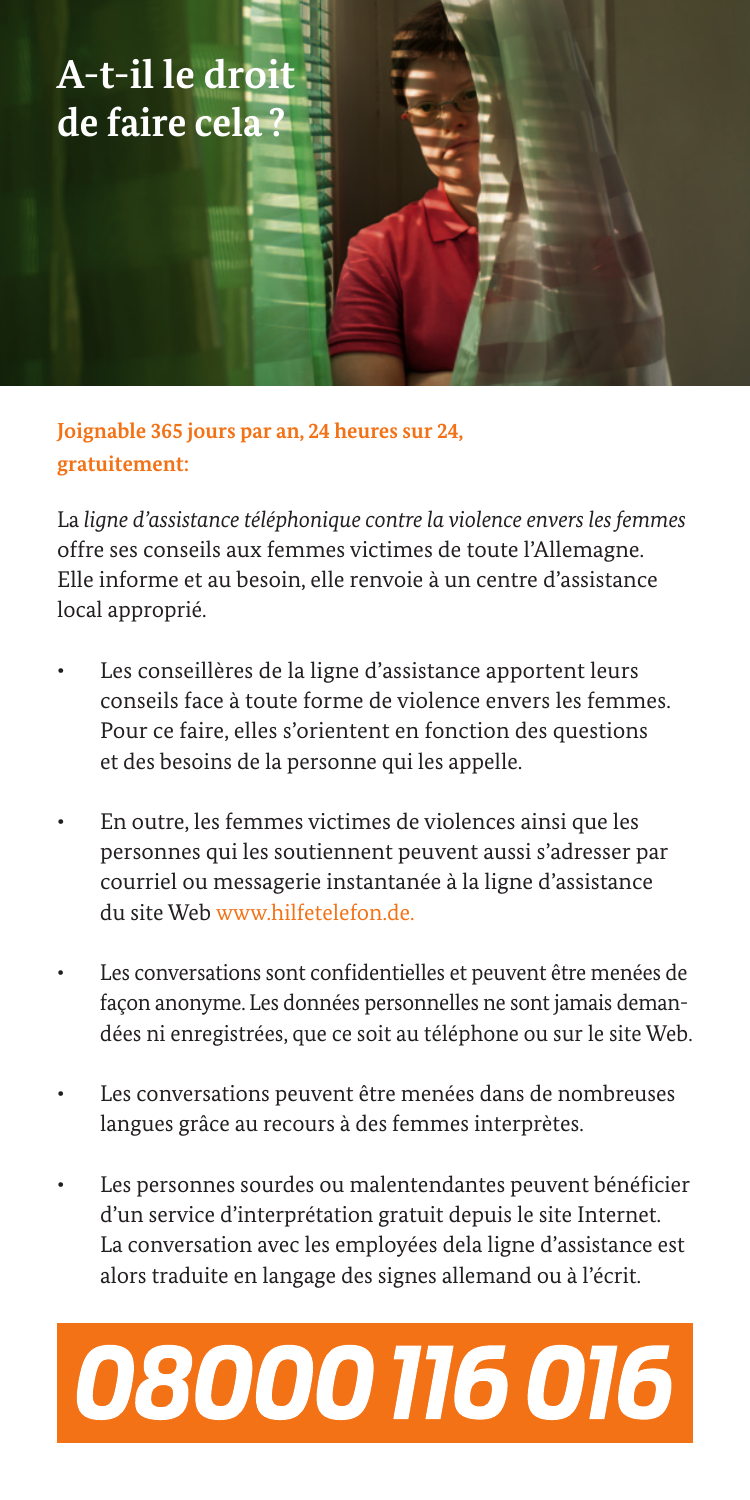

**Yılın 365 günü, 24 saati ve ücretsiz olarak ulaşabilirsiniz:**

*Kadına Karşı Şiddet Yardım Hattı* kadınlara Almanya genelinde danışmanlık hizmeti verir. Gerektiğinde evinize yakın olan yardım birimleri hakkında bilgi verip sizi ilgili birime yönlendirir.

- Yardım hattı bayan danışmanları kadına karşı her tür siddet ile ilgilenirler. Bunun için arayan kişinin sorularına ve ihtiyaçlarına göre hareket ederler.
- Bunun dışında şiddet gören kadınlar ve onları destekleyen kişiler www.hilfetelefon.de web sitesinden E-mail ya da chat yoluyla da yardım hattından faydalanabilirler.
- Konuşmalar gizli kalmaktadır ve anonim bir şekilde yapılabilir. Ne telefonda ne de web sitesinde özel sorular sorulur. Hiçbir şey kayıt altına alınmaz.
- Bayan tercümanlarımız sayesinde birçok dilde danışmanlık hizmeti verebiliyoruz.
- Sağır ya da az duyan kişiler web sitesi üzerinden ücretsiz olarak tercüman hizmeti alabilirler. Bayan danışmanlarımızla yapılan yardım hattı görüşmeleri Almanca işaret dili ya da yazı dili ile tercüme edilecektir.

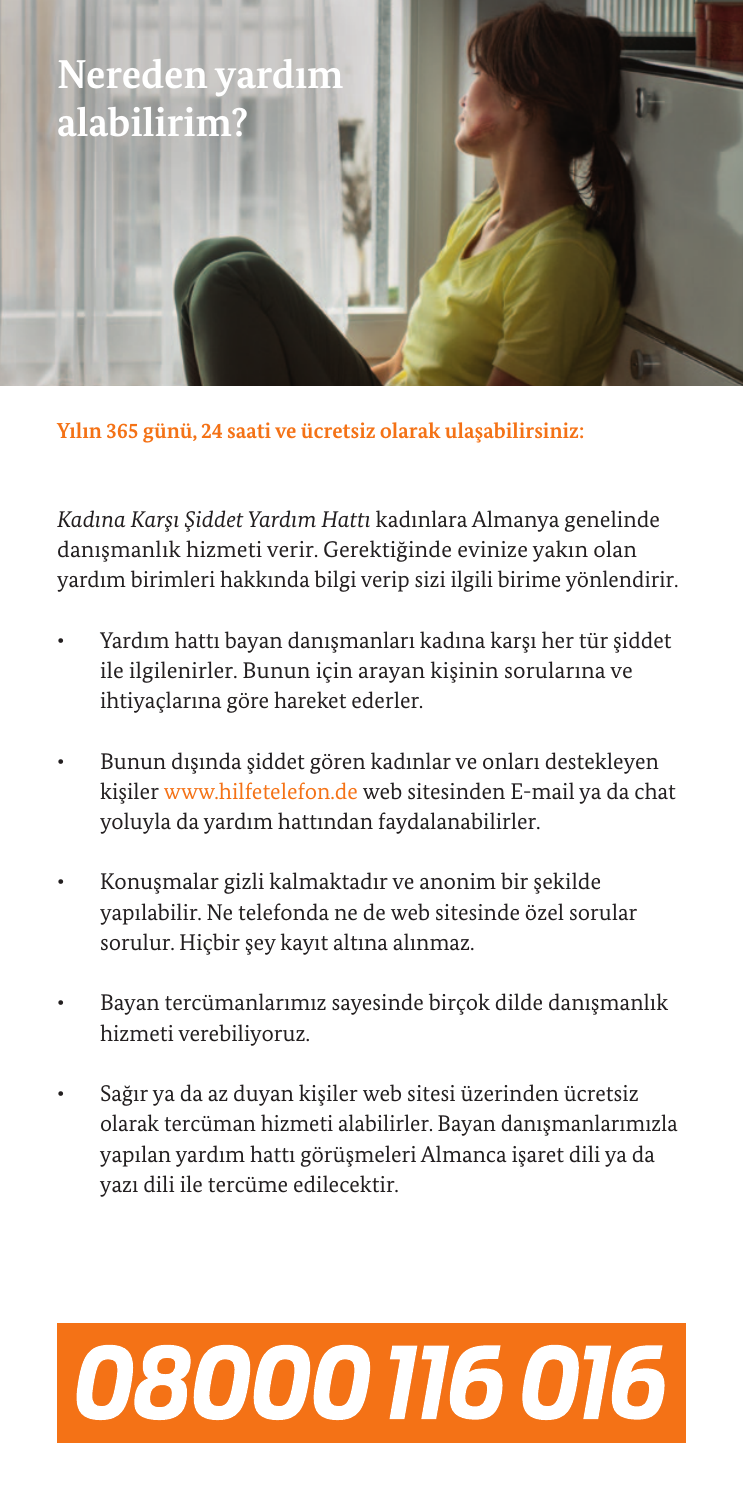**Стоит ли теперь из-за этого перечеркнуть 30 лет совместной** 

**жизни?**

### **Телефонная связь действует 365 дней в году, круглосуточно и бесплатно:**

*Телефон доверия для женщин, пострадавших от насилия*  предлагает консультации женщинам, проживающим в Германии и столкнувшимся с данным явлением. Служба телефона доверия предоставляет информацию и при необходимости помогает потерпевшим связаться с соответствующими организациями по оказанию поддержки по месту жительства.

- Сотрудницы телефона доверия проводят консультации по всем формам насилия по отношению к женщинам. При этом они ориентируются на вопросы и потребности позвонивших.
- Помимо этого, пострадавшие от насилия женщины и лица, оказывающие им поддержку, имеют возможность обратиться в службу телефона доверия через Интернет-сайт www.hilfetelefon.de и получить консультацию в режиме реального времени в форме веб-чата или по электронной почте.
- Общение со службой телефона доверия строго конфиденциально и может проходить в анонимной форме. Ни по телефону, ни на странице в Интернете личные данные обратившихся в службу не запрашиваются и не сохраняются.
- Привлечение переводчиц позволяет проводить консультации на многих языках.
- Лица с ограниченным слухом могут бесплатно воспользоваться услугами переводчиков через наш сайт в Интернете. Беседа с сотрудницами телефона доверия в таком случае может быть переведена на германский жестовый язык или представлена в письменной форме.

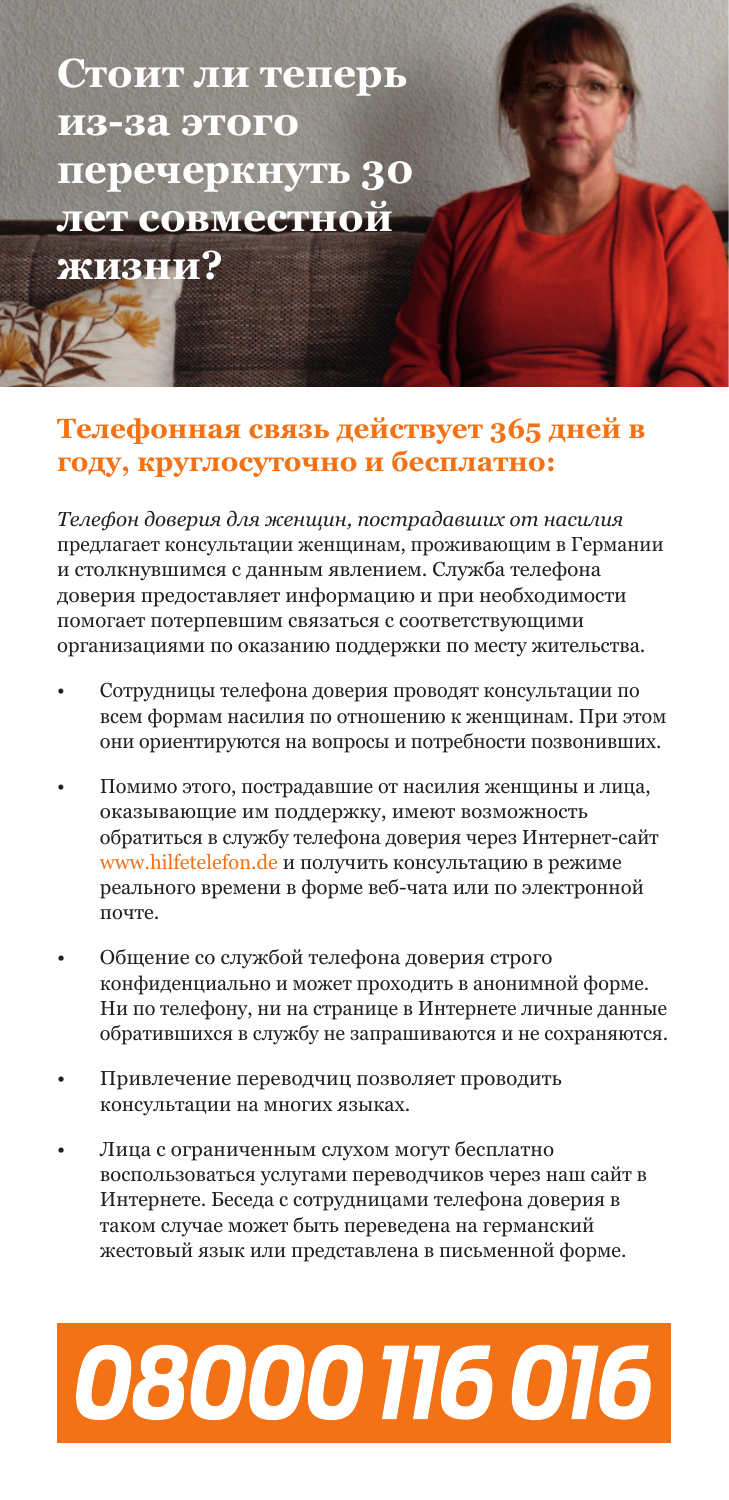## **Co się stanie, jak złożę na niego doniesienie?**

**Osiągalny przez 365 dni w roku, 24 godziny na dobę, bezpłatny:**

*Telefon Pomocy dla Kobiet Doznających Przemocy* udziela porad na terenie całych Niemiec. Informuje i w razie potrzeby kieruje do właściwych placówek wsparcia w danej miejscowości.

- Konsultantki Telefonu Pomocy udzielają porad dotyczących wszelkich form przemocy stosowanej wobec kobiet, kierując się przy tym pytaniami i potrzebami osoby zgłaszającej się po poradę.
- Ponadto kobiety doznające przemocy i osoby wspierające je mogą zwrócić się do Telefonu Pomocy także drogą online – mailowo lub na czacie – za pośrednictwem naszej strony internetowej: www.hilfetelefon.de.
- Rozmowy są poufne i mogą być prowadzone w sposób anonimowy. Ani podczas rozmów telefonicznych, ani na stronie internetowej nie zadajemy pytań dotyczących danych osobowych; dane tego typu nie są również zapisywane w systemie.
- Przy pomocy tłumaczek udzielamy porad w wielu językach.
- Osoby niesłyszące i niedosłyszące mogą na stronie internetowej skorzystać bezpłatnie z usług tłumacza. Rozmowa z konsultantką Telefonu Pomocy jest wówczas tłumaczona na niemiecki język migowy lub pisany.

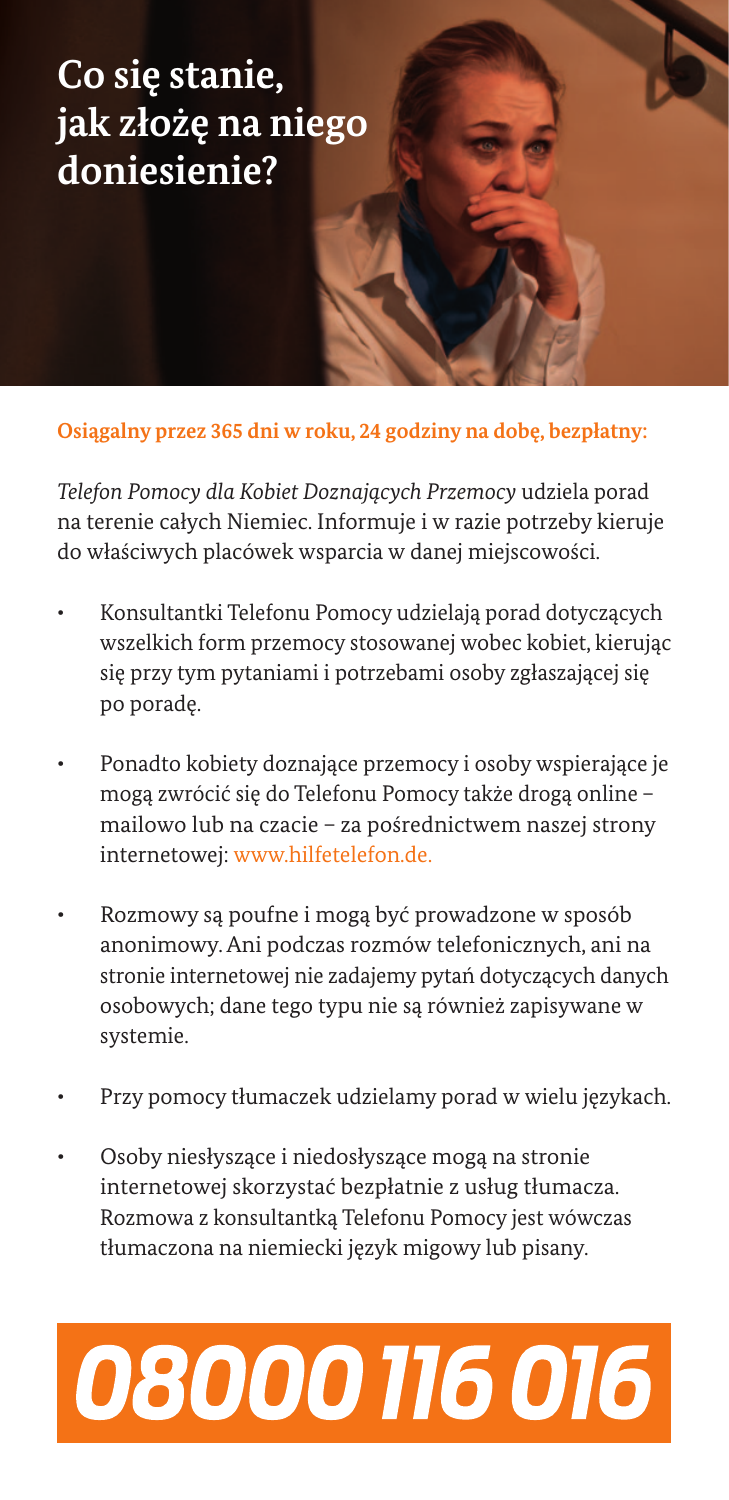Gewaltbetroffene Frauen, aber auch unterstützende Freundinnen und Freunde sowie Angehörige und Fachkräfte, können sich an das Hilfetelefon wenden. Die Beratung erfolgt rund um die Uhr, anonym, vertraulich, mehrsprachig und barrierefrei.

*The support hotline is a resource for women who are the victims of violence as well as friends, relatives or professionals looking to support such women. Counselling services are available round the clock, anonymously, confidentially, in many different languages and regardless of disability.*

*Les femmes victimes de violences, mais également les amies et amis, les personnes apparentées et les professionnels qui les soutiennent peuvent s'adresser à la ligne d'assistance. Nous conseillons 24 heures sur 24, anonymement, en toute confidentialité, en plusieurs langues.*

*Şiddet gören kadınlar, onları destekleyen arkadaşları ve akrabaları, ayrıca uzmanlar yardım hattına başvurabilir. Danışma 24 saat, anonim, gizli, çok dilli ve sınırsız bir biçimde hizmetinizdedir.*

*В службу телефона доверия могут обращаться женщины, пострадавшие от насилия, а также неравнодушные к их участи подруги и друзья, близкие родственники и специалисты. Консультации проводятся круглосуточно, анонимно, конфиденциально, на разных языках и без барьеров.*

*Do Telefonu Pomocy mogą zwracać się kobiety doświadczające przemocy, a także wspierający je przyjaciele, krewni i specjaliści. Udzielamy porad przez całą dobę anonimowo, poufnie, w wielu językach i bez barier dla osób niepełnosprawnych.*